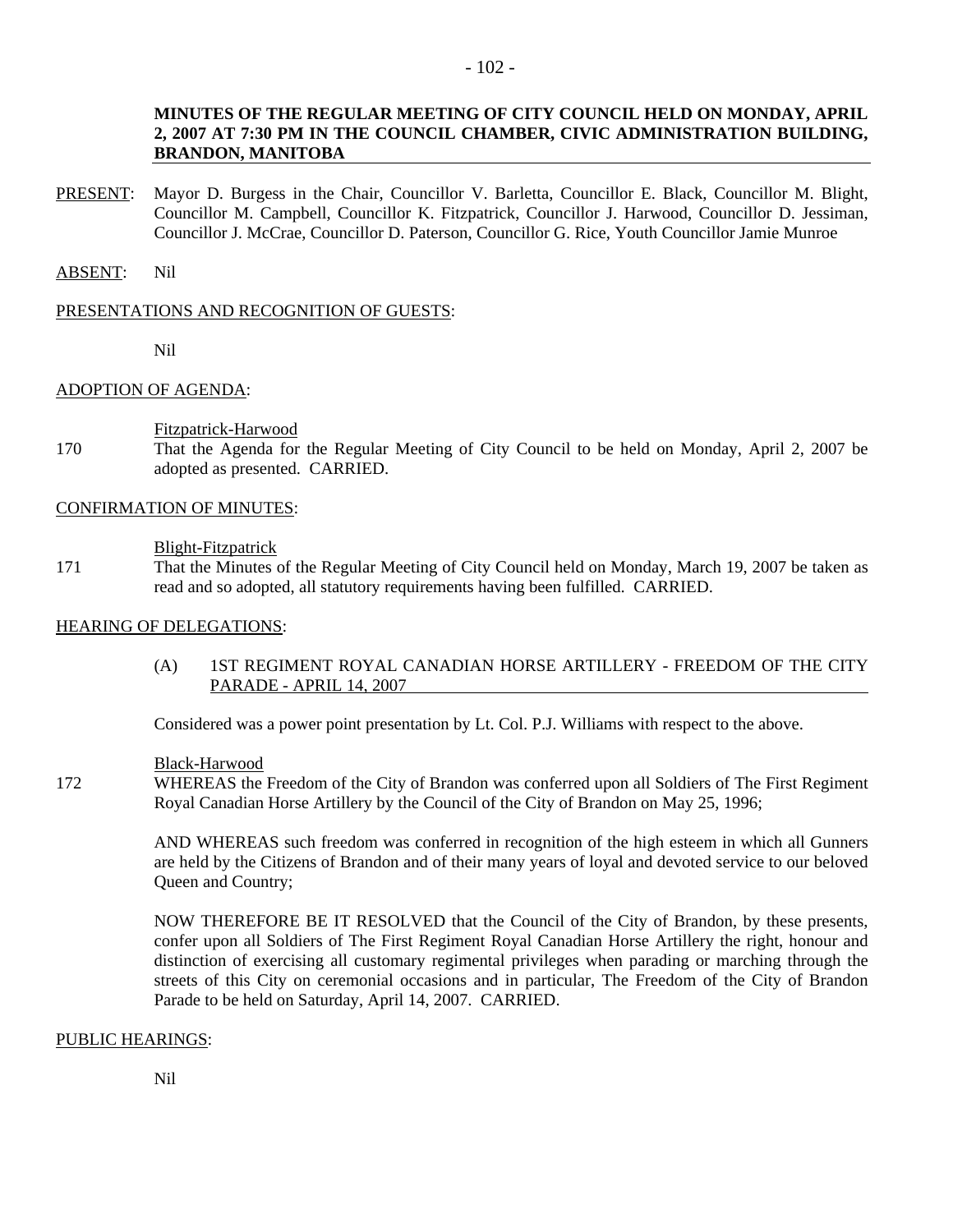# COMMUNICATION & PETITIONS:

Nil

# COMMITTEE REPORTS:

# (A) KEYSTONE CENTRE BOARD OF DIRECTORS MEETING VERBAL REPORT APRIL 2, 2007

 Brandon, Manitoba April 2, 2007

Mayor and Council City of Brandon

Councillor Fitzpatrick provided a verbal summary of the written material distributed to City Council with respect to the Keystone Centre's operational income/loss, annual funding contributions by leadership group, interest costs and analysis of artificial ice revenue and expenses. He advised that a delegation from the Keystone Centre would appear before City Council in May to provide an update and answer questions.

Paterson-Harwood

173 That the verbal report by Councillor Fitzpatrict with respect to the Keystone Centre Board of Directors be received. CARRIED.

#### ENQUIRIES:

#### (105) SPRING CLEAN-UP

Councillor Paterson enquired whether or not any City sponsored Spring clean-up initiatives were planned.

His Worship the Mayor responded that in the past the City had assisted with many neighborhood cleanups initiated by the residents and planned to do so again this Spring but that he would take this matter under advisement.

# (106) 18TH STREET NORTH - TIMELINES FOR UPGRADES

Councillor Blight referred to previous enquiries and subsequent responses regarding improvements to 18th Street North and 1st Street North. He noted that upgrades were planned to reduce congestion and improve traffic flow and enquired as to the timelines for completion of same.

His Worship the Mayor agreed to take this matter under advisement.

#### (107) FOTHERINGHAM DEVELOPMENT - WATER ISSUES

Councillor Blight advised that he had received an enquiry from an area resident in regards to water issues in the Fotheringham Development and requested an update on same.

His Worship the Mayor agreed to take this matter under advisement.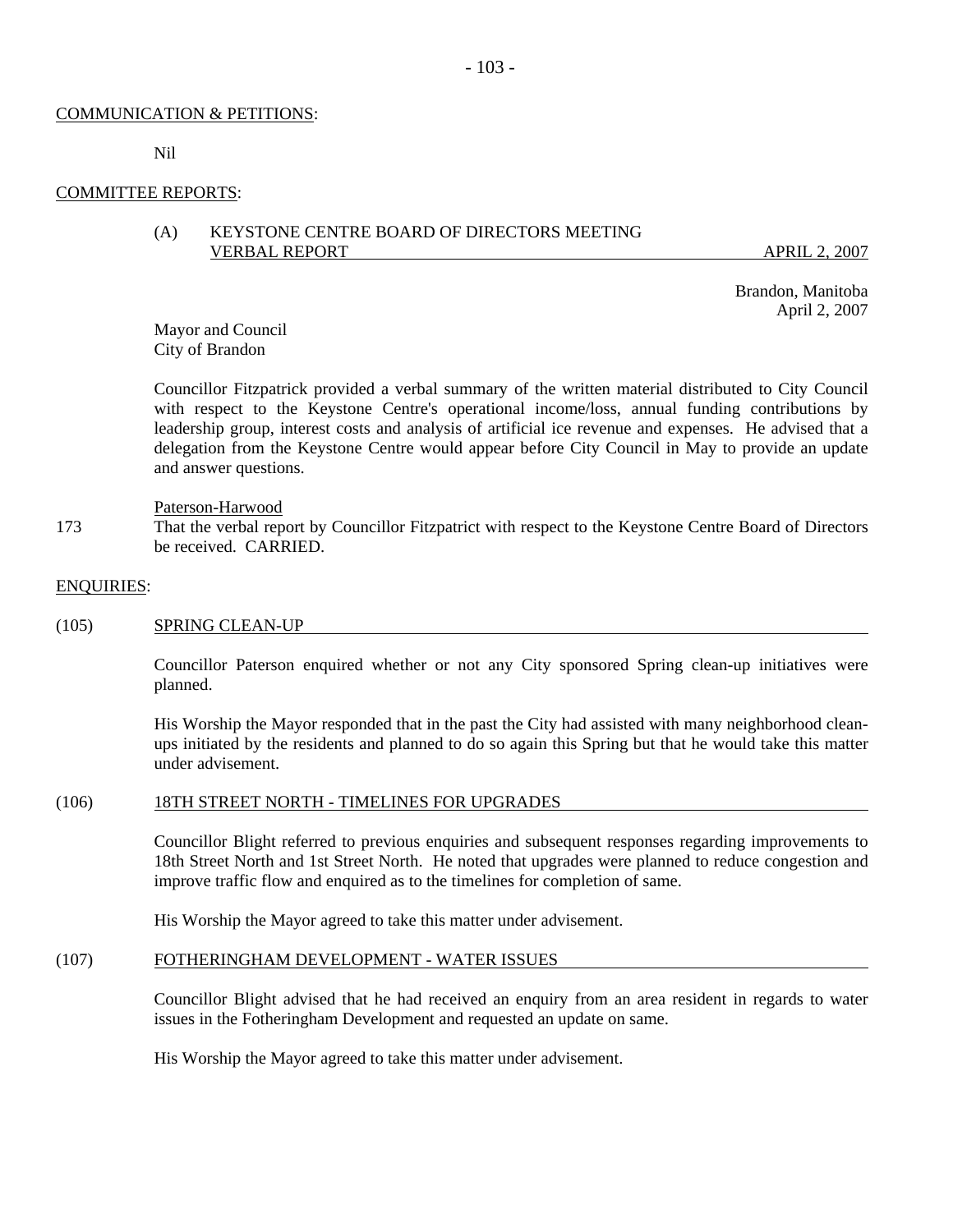#### (108) 34TH STREET AND DARRACH BAY - SEWER BACK-UP DAMAGE

Councillor Blight referred to a recent incident whereby a sewer back-up caused damage to some residences in the area of 34th Street and Darrach Bay and enquired as to the status of compensation claims for the affected property owners.

His Worship the Mayor agreed to take this matter under advisement.

#### (109) DOWNTOWN SUMMIT - APRIL 4TH, 2007

Councillor Harwood referred to the Downtown Summit scheduled for April 4, 2007 at the Town Centre and requested confirmation on the format, time and location.

His Worship the Mayor advised that the Summit was to be held in the northwest atrium of the Town Centre at 7:00 p.m., on Wednesday, April 4, 2007. He further advised that a professional facilitator would conduct the Summit, with many topics to be discussed. He noted that this was not just for downtown merchants but rather for anyone interested in downtown Brandon and encouraged everyone to attend.

# (110) LEAF RAPIDS BY-LAW TO BAN PLASTIC BAGS

Councillor Harwood referred to recent news reports in regards to a new by-law in the Town of Leaf Rapids whereby the use of plastic bags by town merchants was banned. He noted that a by-law would not be the answer for the City of Brandon but enquired whether or not any environmental initiatives such as this were planned.

His Worship the Mayor advised that he was not aware of any such initiatives within the City but noted that it was possible that the Environmental Committee of the Community Strategic Plan had looked at the issue of plastic bags and may have a presentation to City Council planned for the future.

#### (111) SOUTH END WALKING PATH

Councillor Campbell referred to the need for a walking path in the South End of the City in the vicinity of the Brandon Shoppers Mall. She noted that many people were currently forced to walk on the road in this area and enquired whether or not the construction of a walking path was planned in the near future.

His Worship the Mayor agreed to take this matter under advisement.

# (112) 18TH STREET AND MARYLAND AVENUE

Councillor Campbell referred to vehicles turning west on Maryland Avenue off 18th Street South and noted that because there was no turning lane, and only one lane of traffic with no signage, this was an extremely confusing corner and potentially dangerous. She enquired whether or not this situation could be reviewed and remedied.

His Worship the Mayor agreed to take this matter under advisement.

# (113) ACCOLADES TO PUBLIC WORKS CREWS

Councillor Campbell expressed her thanks to the Public Works Crews who pumped the water out of the Maryland Avenue Playground before any accidents happened. She noted that it was constantly monitored after every rainfall to ensure that it had not pooled to dangerous levels.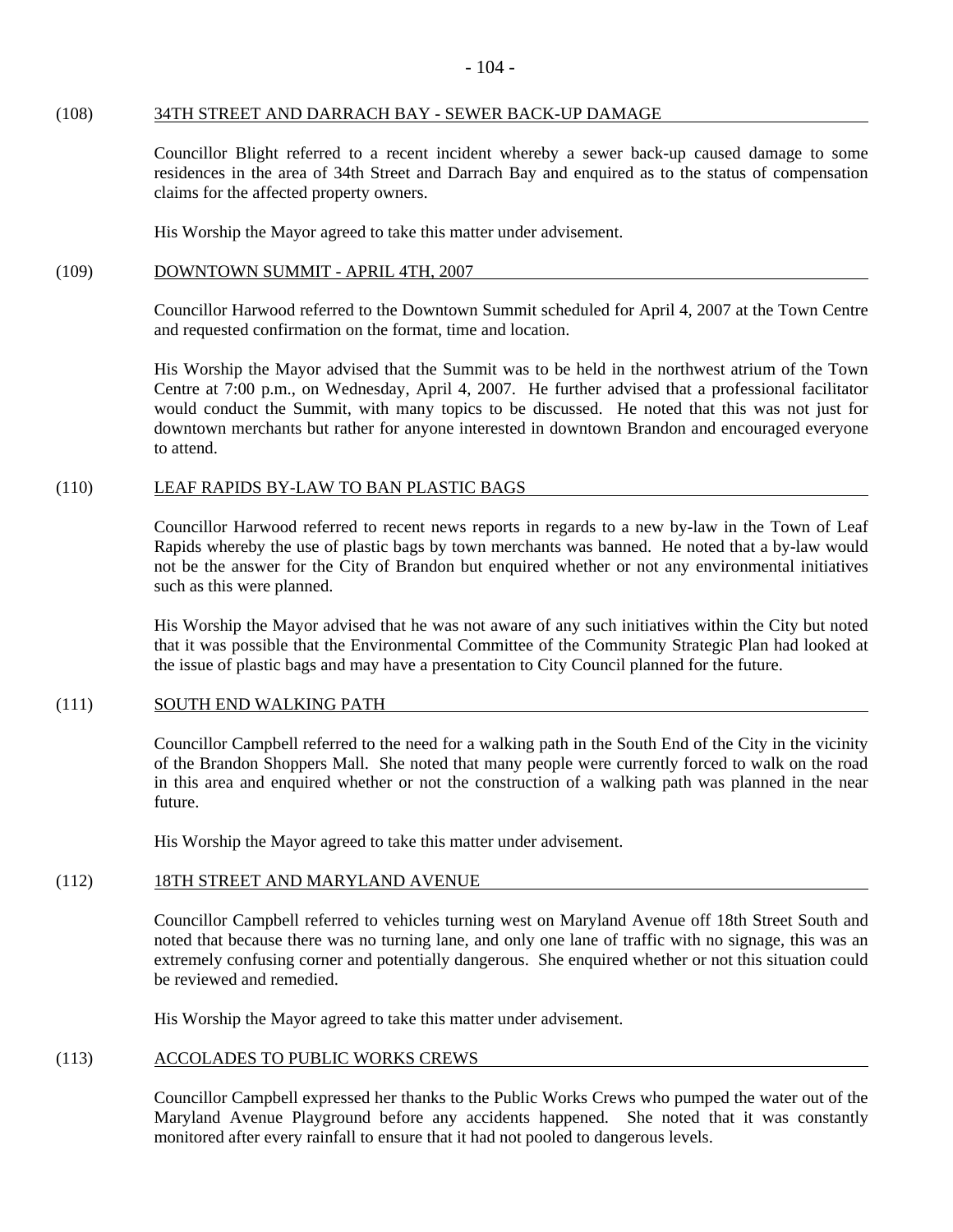His Worship the Mayor advised that he would ensure this message was passed on to the crews.

# (114) BASEMENT FLOODING - 1500 BLOCK OF 8TH AND 9TH STREETS

Councillor Jessiman referred to a letter he had received from residents in the 1500 Block of 8th and 9th Streets whereby they expressed concern about their basements consistently flooding. He noted that the residents were frustrated because the sump pumps currently in use couldn't keep up with the water volume coming in. He enquired whether or not the situation could be evaluated by City Administration as soon as possible to determine whether or not any assistance could be provided.

Further to the above, Councillor Campbell reported that she too had received an enquiry from an area resident and subsequently spoken with the City Engineer who advised that the whole issue of where the water was coming from would be looked at in a review of the situation.

His Worship the Mayor agreed to take this matter under advisement.

# (115) BUILDING STANDARDS BY-LAW - BACK-FLOW VALVE REQUIREMENTS

Councillor Rice noted that he had perused the City of Brandon Building Standards By-Law to determine whether it contained a requirement for property owners to have back-flow valves installed on main feeder sewage lines which lead out to City streets. He noted that he found no such requirement in the by-law and enquired if same did exist, and if so, if he could be provided with a copy of it.

His Worship the Mayor agreed to take this matter under advisement.

# (116) LINE PAINTING ON 1ST STREET AND MCTAVISH AVENUE

Councillor Rice referred to the requirement for line painting in the area of 1st Street and McTavish Avenue and enquired if same was scheduled for this Spring.

His Worship the Mayor agreed to take this matter under advisement.

# (117) 1ST STREET AND ROSSER/PACIFIC AVENUE SITE CLEAN-UP

Councillor Black requested an update on the status of the scheduled clean-up for the former Weiss property on 1st Street in the vicinity of Rosser and Pacific Avenues.

His Worship the Mayor agreed to take this matter under advisement.

# (118) INCREASE IN CROW POPULATION WITHIN THE CITY

Councillor Black noted that he had received several calls recently regarding the increased population of crows within the City and noted that some cities had implemented programs to deal with pests such as these. He enquired whether or not the Zoology Department of Brandon University could be commissioned to conduct a review of pest control policies across Canada and report back to City Council.

His Worship the Mayor agreed to take this matter under advisement.

# (119) BRANDON UNIVERSITY/YMCA WELLNESS CENTRE BUSINESS PLAN

Councillor Black referred to the proposed Brandon University/YMCA Wellness Centre and enquired whether or not a business plan had been prepared.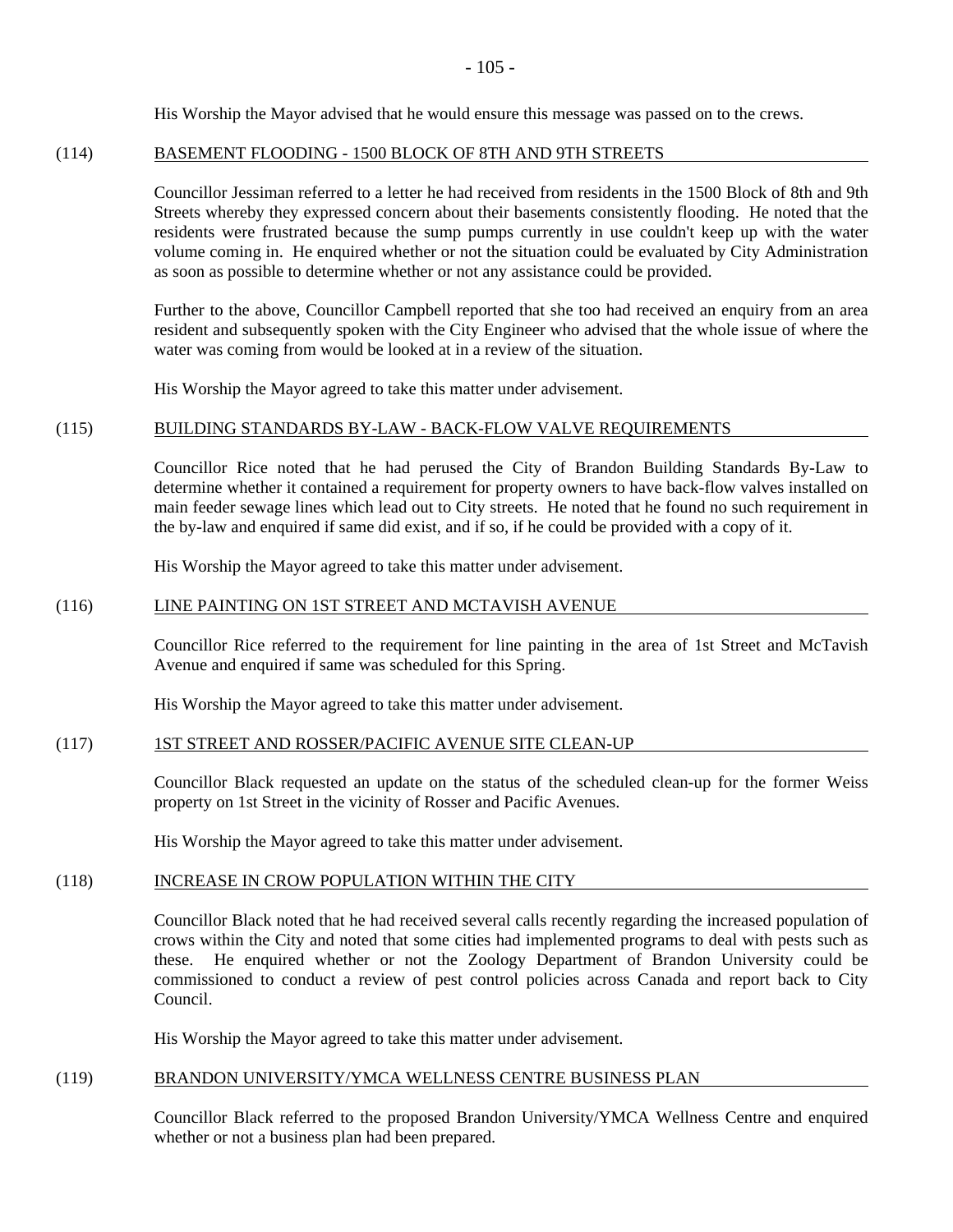His Worship the Mayor advised that he was not aware of the existence of a business plan but noted that any information received would be shared with City Council. He further advised that if the City was expected to partner in the project, involvement in such plans would be a requirement.

#### (120) SNOW PILES AROUND PARKING METERS

Councillor Black referred to the huge piles of snow that existed throughout the winter around parking meters. He noted that same made it difficult for people trying to put money in the meters and advised that he had received a call from a citizen who had been injured when they fell on one of these piles. He enquired whether or not a policy could be looked at whereby people would not be expected to plug the meters when snow piles prohibited them from getting close enough to them.

His Worship the Mayor agreed to take this matter under advisement.

# (121) 8TH STREET BRIDGE

Councillor Black noted that he had received complaints from people who operated mobility devices on the 8th Street Bridge regarding the danger of coming off the ends of the bridge onto the street or sidewalk. He enquired whether or not the situation could be reviewed for improvements.

His Worship the Mayor agreed to take this matter under advisement.

#### (122) INSTALLATION OF RUMBLE STRIPS IN SCHOOL ZONES

Councillor Black referred to previous enquiries regarding pedestrian safety in School Zones. He noted that various issues had been discussed with respect to reduced speed limits, installation of pedestrian crosswalks etc. and enquired whether or not the installation of rumble strips to control speed had ever been considered.

His Worship the Mayor agreed to take this matter under advisement.

# ANNOUNCEMENTS:

#### UNITED WAY 70TH ANNIVERSARY CELEBRATION

Councillor Blight announced that he had been pleased to represent His Worship the Mayor and City Council at the United Way 70th Anniversary Celebration held on March 22, 2007 at the Victoria Inn.

#### KIDSPORT SPORTFEST EVENT

Councillor Blight announced that the 4th Annual Kidsport Sportfest Event would be held in the Manitoba Room of the Keystone Centre on Sunday, April 15, 2007 from Noon to 4:00 p.m. He noted that admission was free and that there were many children's activities planned. He encouraged anyone with a young family to attend.

#### MANITOBA SPORTS HALL OF FAME AWARDS DINNER

Councillor Blight announced that the Manitoba Sports Hall of Fame Awards Dinner would be held at the UCT Pavilion of the Keystone Centre on Saturday, April 21, 2007. He further announced that this was the first time this event would be held outside of Winnipeg and noted inductees included former Brandon University Basketball Coach Jerry Hemmings, the Mabel Mitchell curling team and others.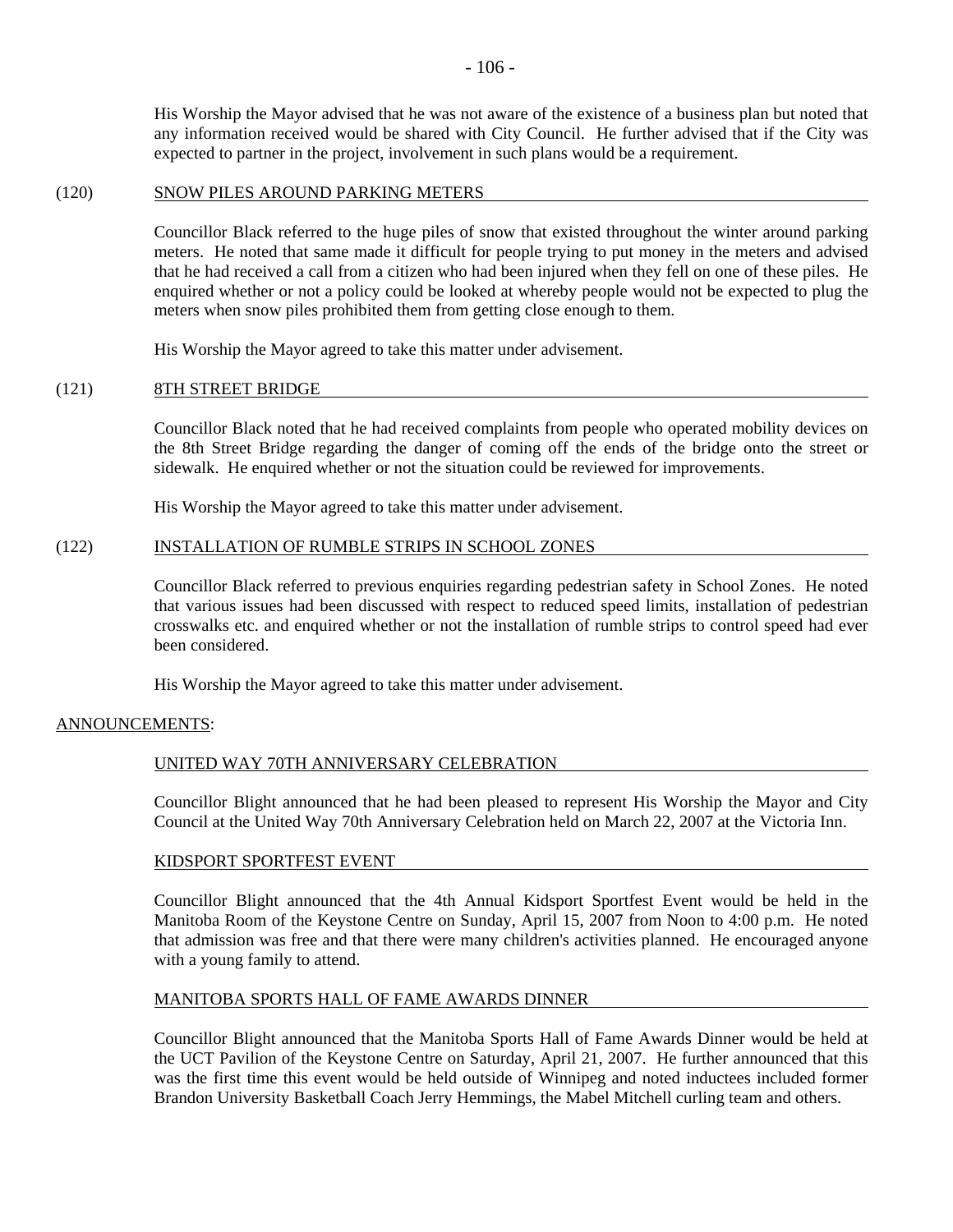# POTHOLE HOTLINE

Councillor Rice announced that the pothole hotline was once again in operation and encouraged citizens to call (204) 729-2200 to advise City crews of potholes in need of their attention.

# ASSINIBOINE COMMUNITY COLLEGE - MAKE POVERTY HISTORY AWARENESS CAMPAIGN

Youth Councillor Jamie Munro announced that Assiniboine Community College would be hosting a Make Poverty History Awareness Campaign on April 4, 2007 from 11:30 a.m. to 12:30 p.m. at Assiniboine Community College and invited everyone to attend.

# MANITOBA BOOK WEEK - BOOK RELEASE

Councillor Black announced that Fernwood Publishing and the Manitoba Research Alliance would be releasing a new book entitled In Their Own Voices: Building Urban Aboriginal Communities, written by Jim Silver and others, at a ceremony to be held April 26, 2007 from 7:00 to 9:00 p.m. in Room 212, Clark Hall, Brandon University. He further announced that a video made by Coleen Rajotte based on the book would be shown at this event and encouraged everyone to attend.

# ACCOLADES TO MICHAEL BURGESS - NATIONAL COLLEGIATE ATHLETIC ASSOCIATE RAQUETBALL CHAMPION

Councillor Fitzpatrick announced that Michael Burgess had won the National Collegiate Athletic Association Raquetball Championship for Colorado State University and would represent the United States as part of the Intercollegiate Team for the next year. He requested that His Worship the Mayor pass on congratulations to his son from all members of Council.

# GENERAL BUSINESS:

# (A) WAIVER OF LANDFILL TIPPING FEES IN SUPPORT OF EARTH DAY

City Council considered a report from the General Manager of Operational Services dated March 20, 2007 with respect to the above.

# Barletta-Black

174 That the waiving of tipping fees annually for the weekend closest to Earth Day, April 22, be approved. CARRIED.

# (B) MOWING GRASS ON PUBLIC PROPERTY ADJACENT TO PRIVATE PROPERTY

Submitted for consideration was a report from the General Manager of Operational Services dated March 20, 2007 with respect to the above.

# Black-Rice

That a by-law be prepared to require mowing of grass on public property adjacent to private property. NOT VOTED ON.

# McCrae-Campbell

175 That preparation of a by-law to require mowing of grass on public property adjacent to private property be referred to the October 9, 2007 meeting of City Council to allow Administration an opportunity to try alternative compliance methods. CARRIED.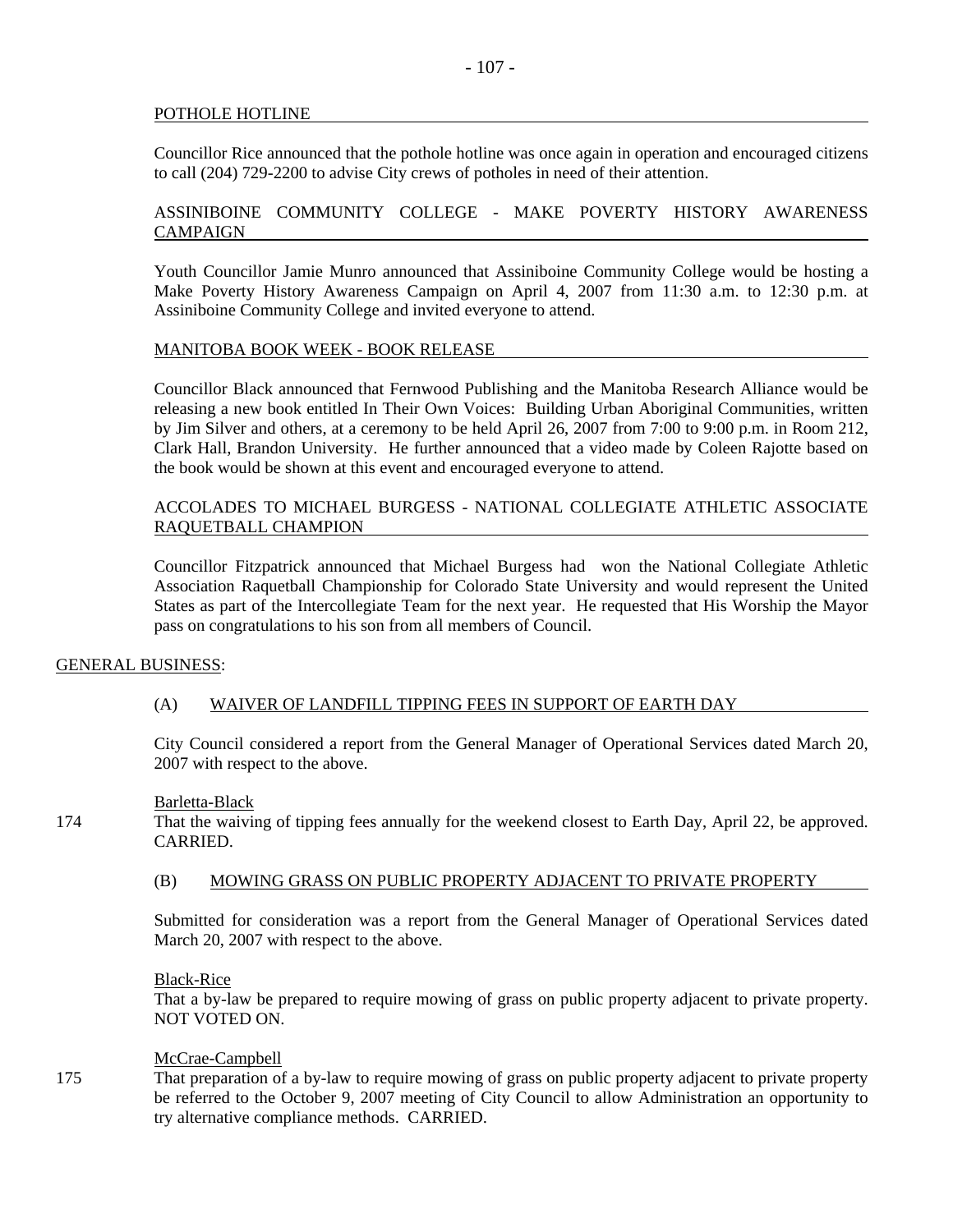# (C) CLEARING SNOW ON PUBLIC SIDEWALKS

Considered was a report from the General Manager of Operational Services dated March 20, 2007 with respect to the above.

# Black-Paterson

176 That a by-law be prepared that requires all property owners or tenants to clear the snow off the portion of the public sidewalk that is adjacent to their property. LOST.

# (D) WATER TOWER CONVERSION FOR ALTERNATE USE

City Council considered a report from the General Manager of Operational Services dated March 23, 2007 with respect to the above.

# Paterson-Black

177 That Motion No. 102 (City Council Meeting February 5, 2007) be amended by deleting therefrom the words: "April 1, 2007" and substituting therefor the words: "June 25, 2007". CARRIED.

# (E) CANADIAN CURLING HALL OF FAME

City Council considered a report from the General Manager of Operational Services dated March 21, 2007 with respect to the above.

# Rice-Paterson

178 That the Canadian Curling Hall of Fame Committee be notified that, due to other capital priorities, the City of Brandon is not able to provide the anticipated financial support required for the Curling Hall of Fame project. CARRIED.

# (F) E-WASTE - COUNCILLOR PATERSON

Submitted for consideration was a report from Councillor D. Paterson dated March 20, 2007 with respect to the above in accordance with his notice of motion filed at the March 19, 2007 meeting of City Council.

# Paterson-Black

# 179 WHEREAS given the need to properly handle e-waste in the City of Brandon;

AND WHEREAS given the status of the Provincial plans regarding e-waste;

NOW THEREFORE BE IT RESOLVED that the Province of Manitoba be requested to expedite its plans for e-waste processing for Brandon and district;

AND BE IT FURTHER RESOLVED that an e-waste processing strategy be adopted, inclusive of any by-law amendments and changes to the budget, to assist the Province of Manitoba's plans and to be supportive of it, to encourage such recycling and to provide jobs to the underemployed/unemployed. **CARRIED.**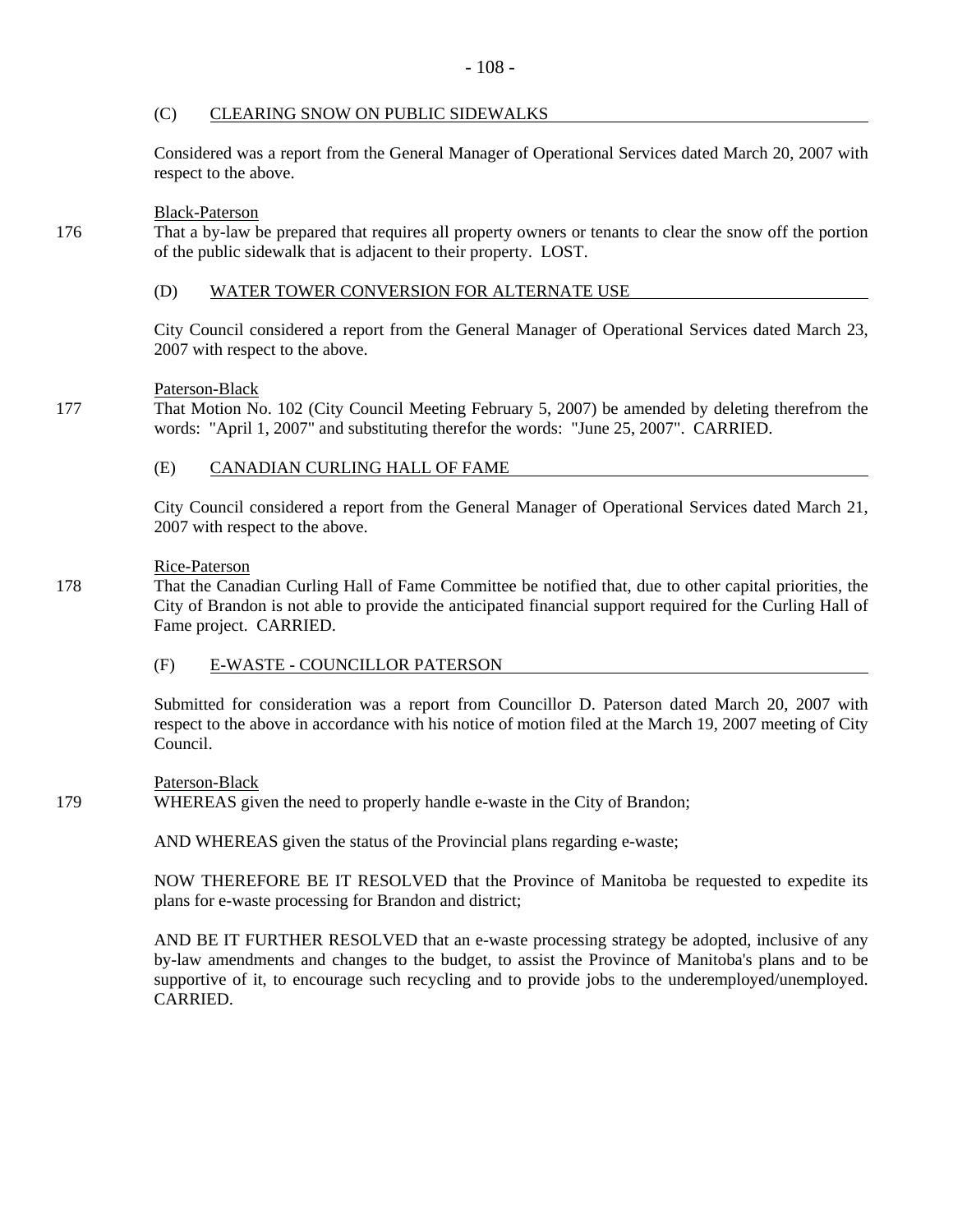# BY-LAWS:

NO. 6856 - TO REZONE PROPERTY LOCATED AT 304 - 19TH STREET NORTH FROM OPEN SPACE ZONE TO RMD RESIDENTIAL MODERATE DENSITY MULTIPLE FAMILY ZONE (HOWARTH O/B/O THE OTHER PLACE HOTEL) 2ND READING

> Considered was a report from the General Manager of Development Services dated March 19, 2007 with respect to the above.

> It was noted that this by-law had received first reading at the February 5, 2007 meeting of City Council.

# Paterson-Blight

180 That By-law No. 6856 to rezone 304 - 19th Street North (Lots 1/5, Block 2, Plan 229 BLTO) from OS Open Space Zone to RMD Residential Moderate Density Multiple Family Zone be read a second time. CARRIED.

# Paterson-Fitzpatrick

181 That prior to third reading of the by-law, the development agreement between the City of Brandon and the applicant, as attached to the report of the General Manager of Development Services dated March 19, 2007, be executed by both parties;

> and further, that the applicant provide verification to the Planning Department of payment to the Brandon School Division in the amount of \$1,620.00. CARRIED.

#### NO. 6858 - 2007 TAX LEVY BY-LAW 2ND AND 3RD READINGS

It was noted that this by-law had received first reading at the March 19, 2007 meeting of City Council.

Fitzpatrick-McCrae 182 That By-law No. 6858 being the 2007 Tax Levy By-law, be read a second time. CARRIED.

# Fitzpatrick-Paterson

183 That this by-law be read a third and final time. CARRIED.

In accordance with Section 137 of The Municipal Act, a recorded vote was taken on the motion to give By-law No. 6858 third reading.

FOR<br>
His Worship Mayor Burgess<br>
His Worship Mayor Burgess<br>
Councillor Rice His Worship Mayor Burgess Councillor Barletta Councillor Black Councillor Blight Councillor Campbell Councillor Fitzpatrick Councillor Harwood Councillor Jessiman Councillor McCrae Councillor Paterson